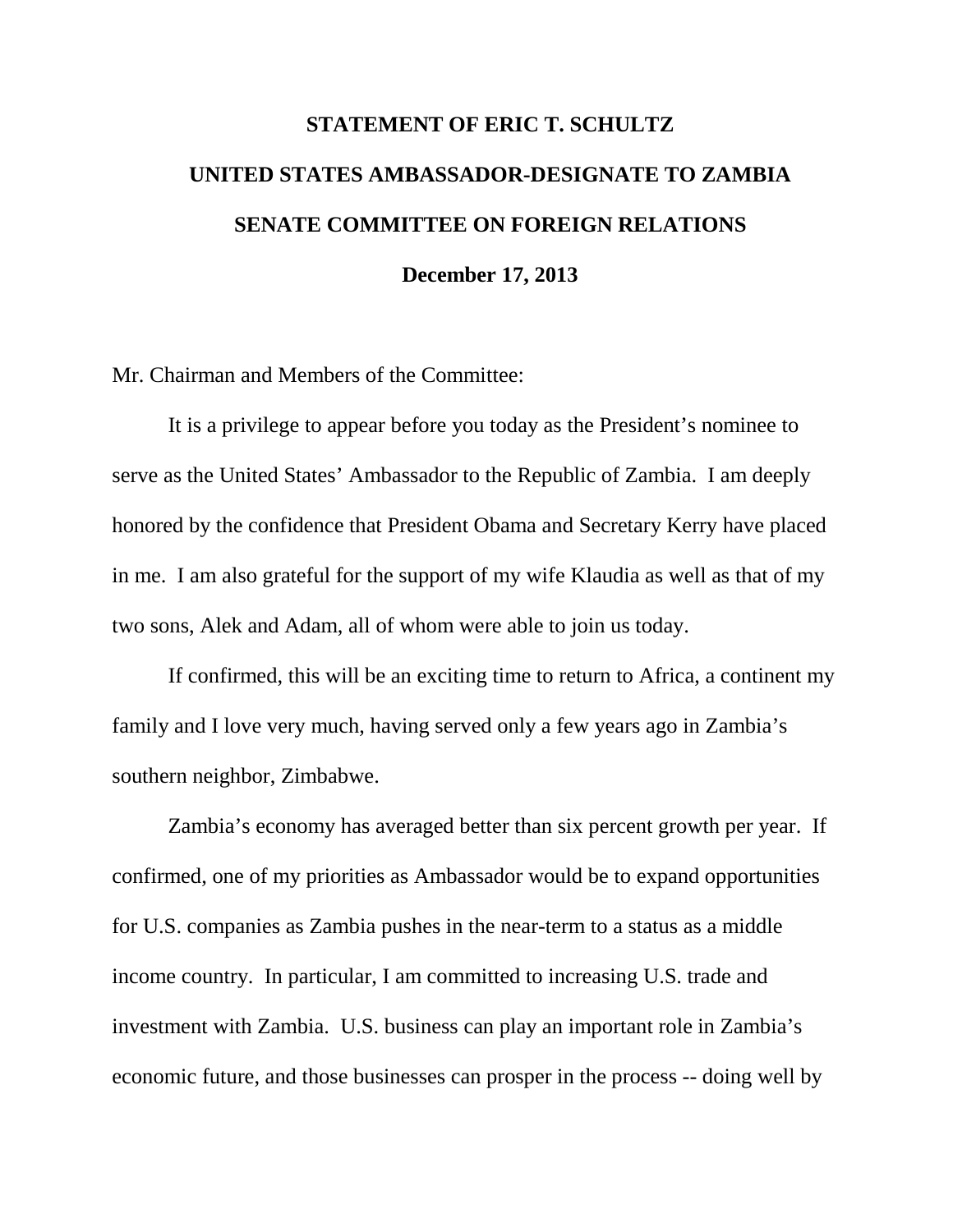doing good. In all of my previous assignments, American businesses set an example of how to conduct business honestly, without corruption, and they brought jobs to local citizens.

I would be especially happy to represent the United States in a country with Zambia's record of peaceful and stable democratic traditions. Zambia lies at the heart of southern and central Africa, a country of stunning beauty that can and should be a model for the continent. For that to happen, Zambia needs to build even further on its democratic achievements. This has been a U.S. Government priority, and if I am confirmed, it will remain so. Although Zambia has a justifiable reputation for peace and stability and a record of commitment to multiparty democracy, over the past year, the United States has expressed increasing concern about human rights and the trajectory of good governance in Zambia. If confirmed, I will encourage Zambians to uphold the standards they have set for themselves on human rights and rule of law, recognizing that democratic principles are in Zambia's own interest, and central to U.S. policy.

If confirmed, I will work to strengthen our partnership to amplify the positive aspects of peace and security and encourage respect for the rights of all people and the institutions of a strong democracy. Zambia successfully conducted elections in September 2011 that were generally peaceful and credible and which resulted in the peaceful transition of power. Yet, recent regional by-elections have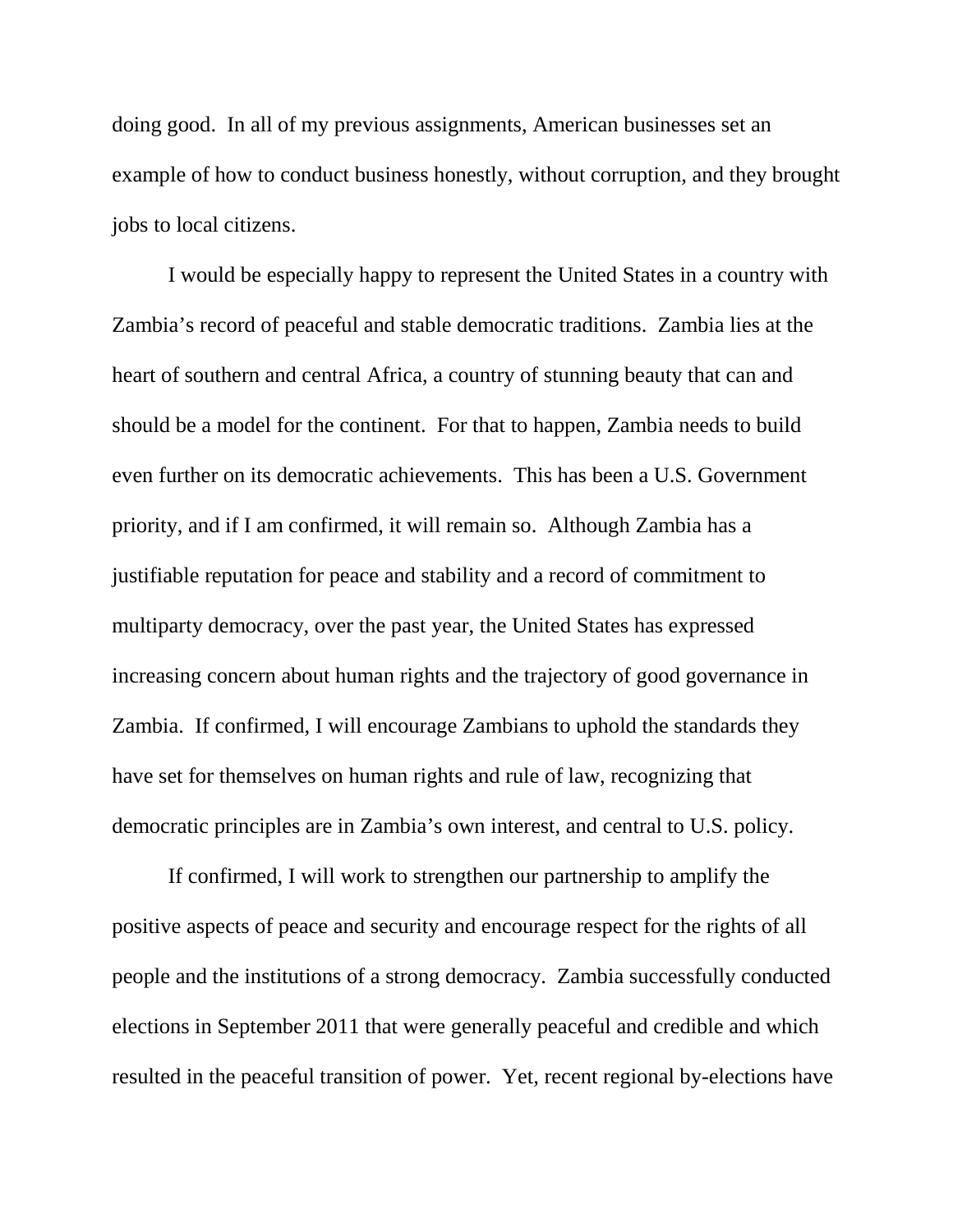been marked by violence and allegations of abuse of government resources, raising concerns about freedom and fairness. If confirmed, I will vocally advocate for an open, robust dialogue among political parties, media, and civil society in order to help strengthen Zambia's democratic institutions. In fact, promotion of democracy has been a part of my career from the beginning. In particular, I have worked to identify and promote development of new generations of leaders in the former Soviet Union and in Africa, and if confirmed, this will be among my first priorities in Zambia. A particular emphasis of mine will be supporting young leaders in the public sector, private sector and civil society through the President's Young African Leader's Initiative.

One of Zambia's greatest challenges is the crippling burden of disease, including HIV/AIDS, tuberculosis, and malaria. More than 12 percent of Zambians are HIV positive. In partnership with Zambia, the United States invests extensively in health assistance programs, including treatment, care, and prevention of HIV transmission as well as building the Zambian government's own capacity to address the healthcare needs of their citizens through a substantial PEPFAR program. Since the program's inception in 2004, the United States has contributed roughly \$2.25 billion to Zambia to help arrest and then reverse the pandemic's tide. Today over half a million Zambians are alive because of U.S. HIV/AIDS assistance. If confirmed, I will continue to constructively implement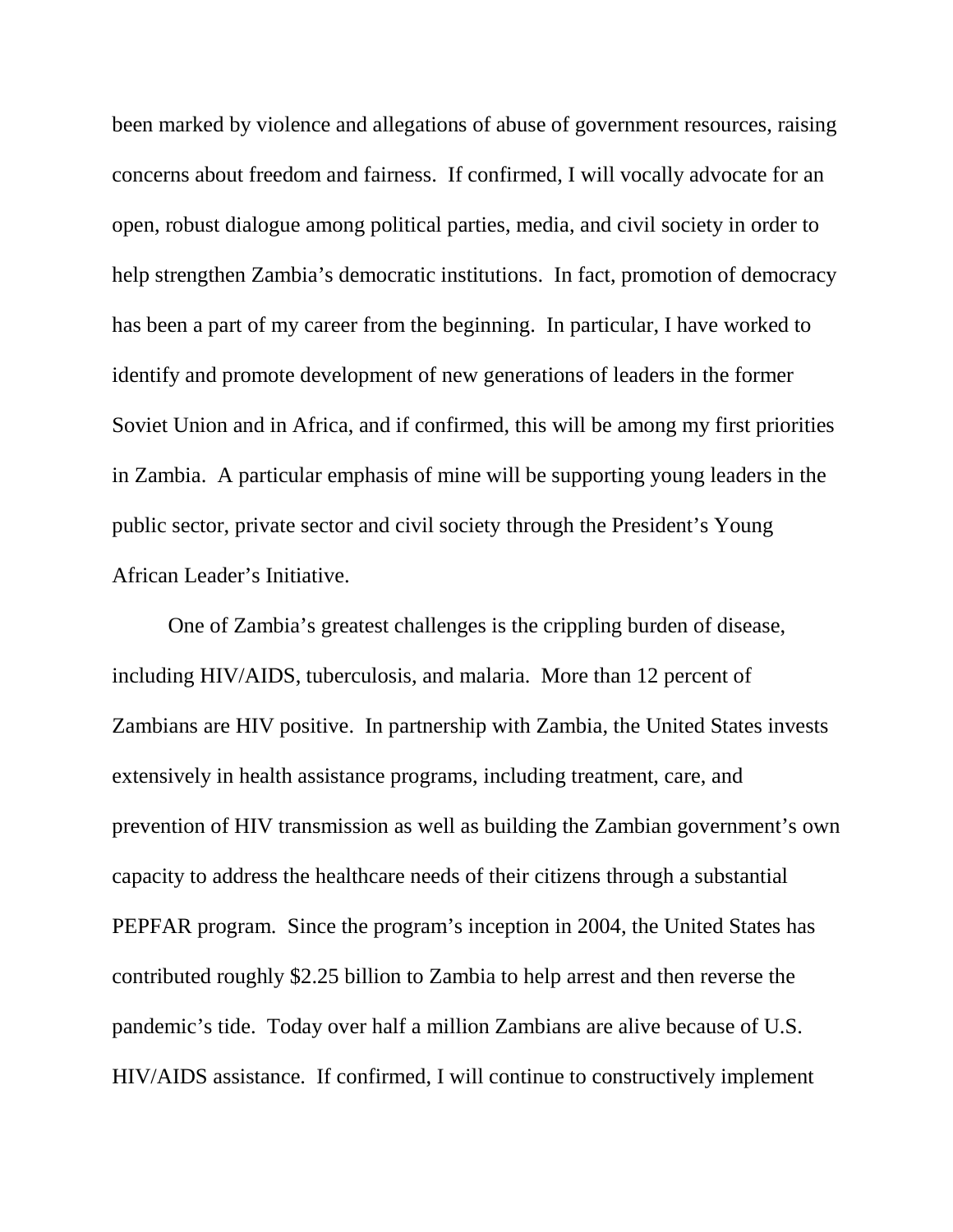our assistance programs, ensure American taxpayers' funds are spent wisely and effectively, and continue to work in partnership to increase ownership by the Zambian government of health care for all Zambians.

A Millennium Challenge Corporation Compact with Zambia focused on improving access to clean water and sanitation facilities in the capital city of Lusaka entered into force on November 15, 2013. Throughout the course of compact implementation, Zambia must continue to meet the Millennium Challenge Account indicators – in particular, adherence to standards of democracy and governance and respect for human rights for all Zambians, regardless of race, ethnicity, gender, faith, or sexual orientation as well as vigilant implementation of sound fiscal policy. If confirmed, I will champion respect for rule of law and the liberties guaranteed by Zambia's constitution.

If confirmed, I will also serve as the United States' Special Representative to the region's economic group, the Common Market for Eastern and Southern Africa (COMESA), which is based in Lusaka. I look forward to working with COMESA's leadership to support their efforts to promote intra-African trade, remove trade impediments, and secure favorable conditions for long-term investment, development, and diversification of trade in the COMESA region – all of which can help accelerate growth throughout the region and potentially benefit American companies who do business in the region.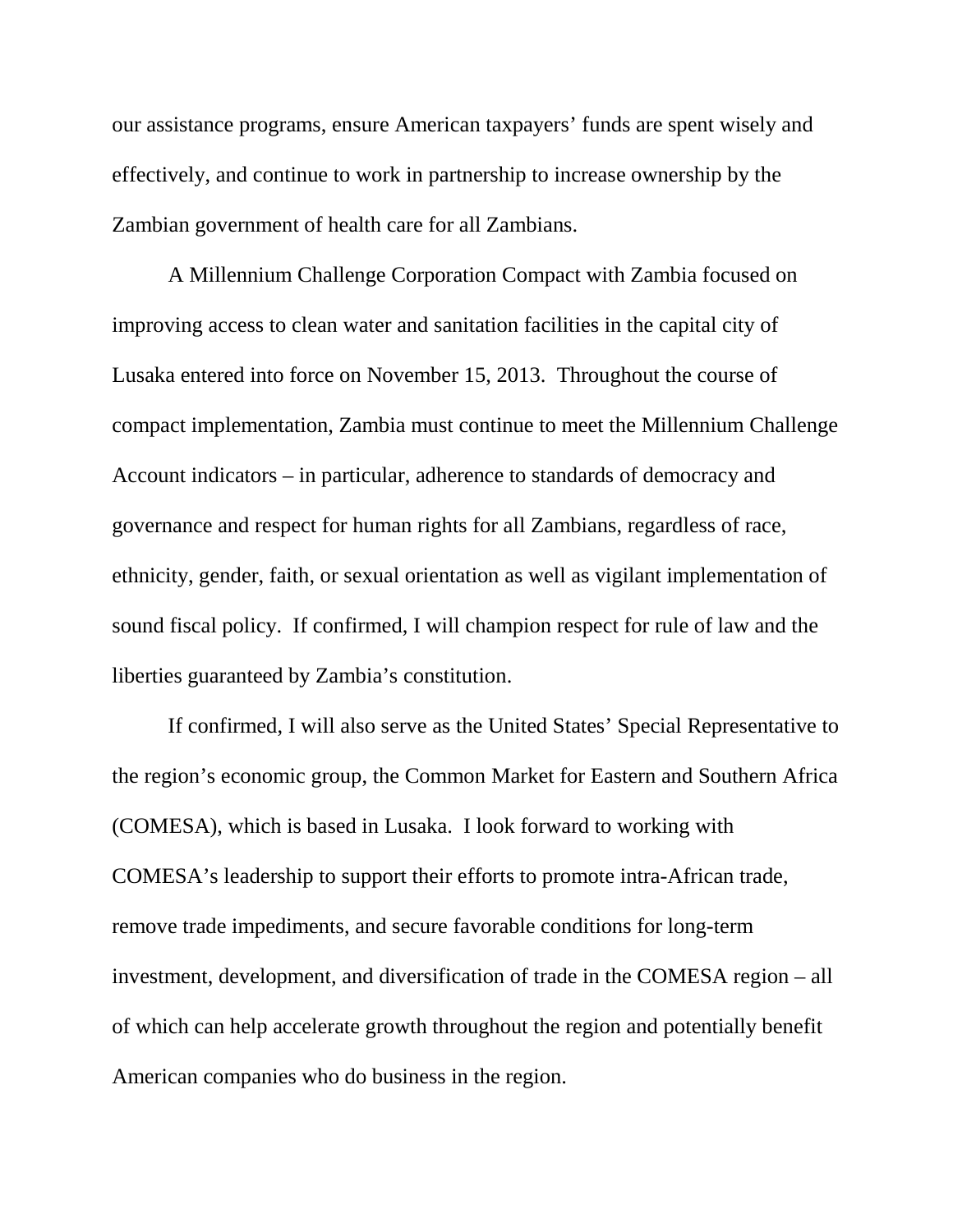I was most recently the Deputy Chief of Mission at the U.S. Embassy in Kyiv, Ukraine, where I partnered with an exceptional Ambassador conducting a full and challenging bilateral relationship in a large and strategically important country. One of our top priorities was the security of the Mission, and if confirmed, I promise to make security, especially the safety of our employees, job one.

Prior to Kyiv, as Minister Counselor for Economic Affairs at the U.S. Embassy in Moscow, I led our complicated economic relationship with this key trading partner. Throughout my career, I have been dedicated to building economic ties with other countries and increasing American opportunities abroad, while at the same time upholding our fundamental principles, including ensuring the right of individuals to have governments that represent their interests.

Finally, as Deputy Chief of Mission in Harare, I worked tirelessly to support the Zimbabwean people's efforts to have a government that respected the right to freely express their opinions, assemble, and vote without fear of retribution.

I hope my experience in service to our nation has prepared me for this assignment so that if confirmed, I will be able to successfully represent the American people. My service has convinced me of the importance of American engagement in the world and strengthened my belief that effective partnerships require both respect and candor. If confirmed, I will work with the Zambian